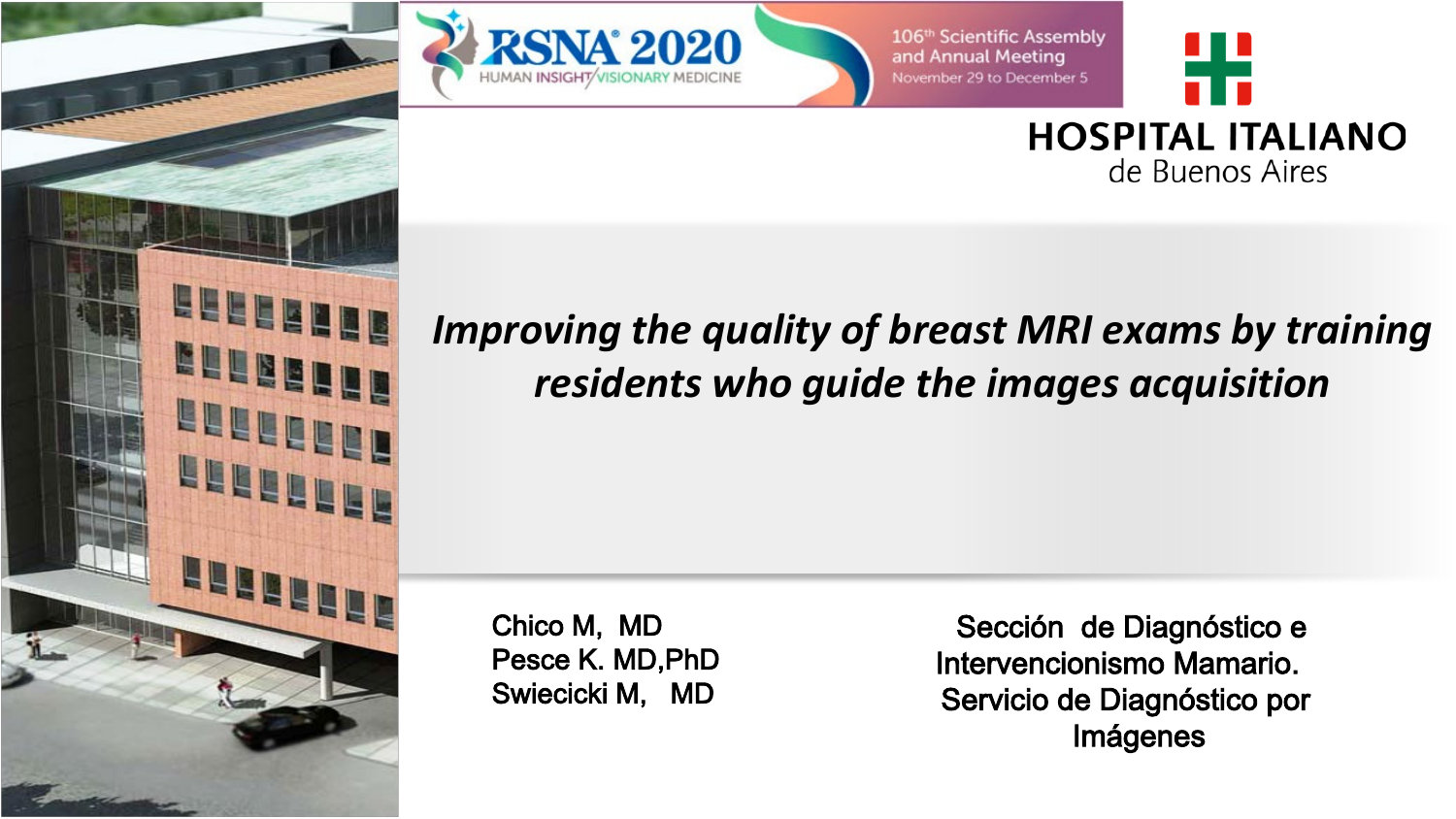## **PURPOSE**

● **The aim of this study was to evaluate the residents' knowledge on breast MRI techniques before and after training, and how this training impacts in the quality of these studies.**

# **GOALS**

- **To reduce recall rates**
- **To improve the quality of breast MRI images for radiologists in charge of these reports.**
- **To provide insight on breast MRI technique and procedures to the residents who will be guiding the images acquisition.**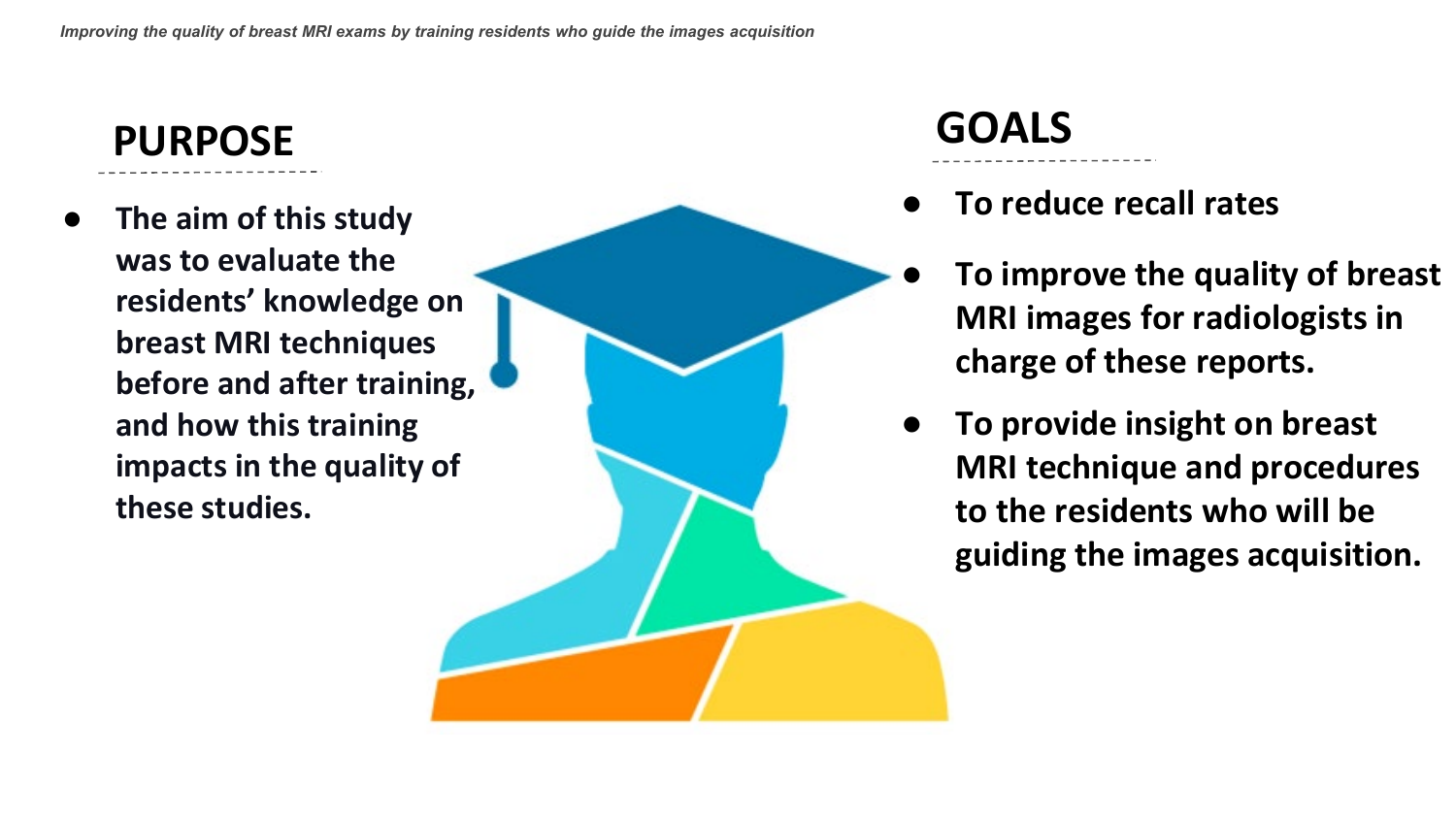## **BACKGROUND**

- The training received by radiology residents regarding the technical aspects of Breast Magnetic Resonance (MRI) varies in quality and content according to each institution.
- There are specific parameters regarding the requirements by the technical operators and the scanning protocols to perform breast MRI scans with contrast agents.
- From the recall exams due to technical flaws required by our Breast Imaging Department, arose the need for training the residents in charge of guiding these examinations.

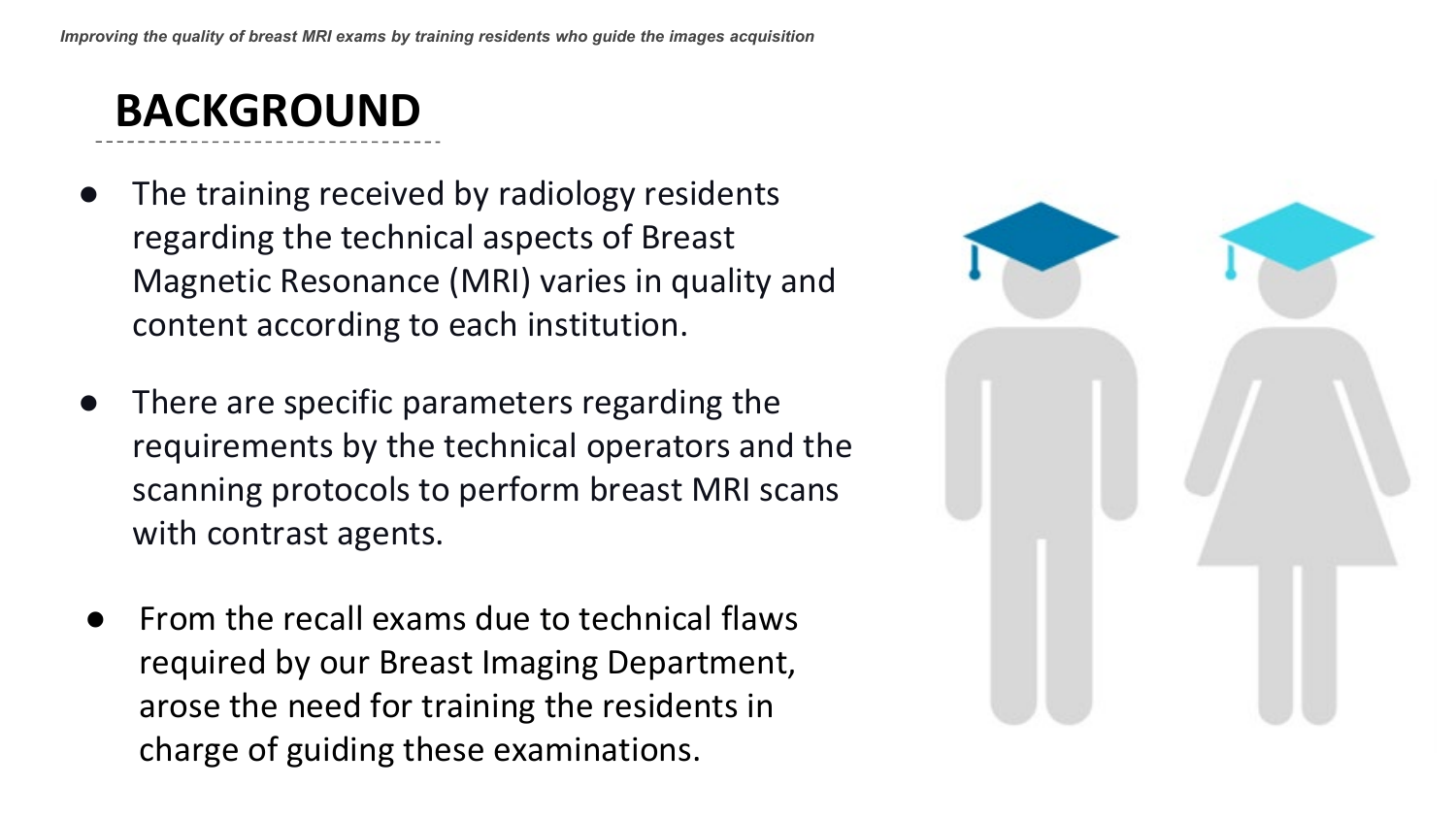## **NECESSARY REQUIREMENTS TO PERFORM BREAST MRI**



- High spatial resolution.
- Adequate temporal resolution
- Adequate signal-to-noise ratio (SNR).
- Magnetic fields with high field strength.
- Homogeneity of the images of both breasts.
- Breast coils.

 $\blacksquare$ 

 $\blacksquare$  $\blacksquare$ 

 $\blacksquare$ 

- Proper fat suppression in both breasts.
- Correct positioning of the breasts.

This allows us to avoid technical artifacts which may lead to false images or even hide suspicious lesions.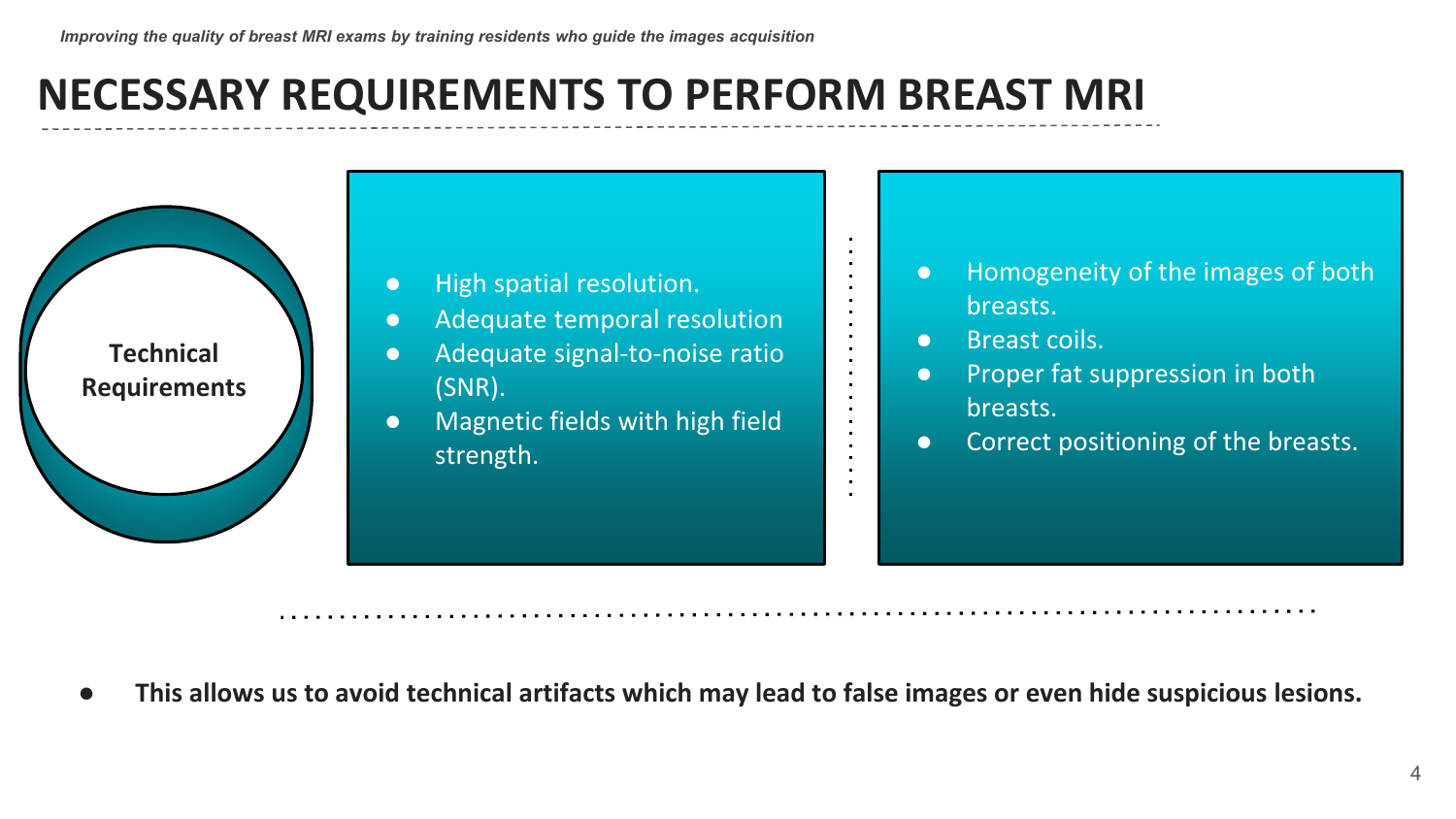## **METHODS**

- In a retrospective study, approved by our institutional review board, we assessed 15 radiology residents who underwent multiple-choice questions for the evaluation of specific technical parameters on breast MRI exams.
- This evaluation was performed between January 2020 and February 2020. During this period, technical concepts and protocols for breast MRI were assessed, before and after training. The evaluation consisted of eight multiple-choice questions with a single correct answer.
- Following the results of the initial assessment, the residents received a 30-minute lecture carried out by a board-certified radiologist.
- Immediately after this lecture and 30 days later, the residents were re-evaluated using the same questionnaire.

**In the initial phase, the number and percentages (%) of correct answers were analyzed in each of the three successive evaluations. In a second phase, we generated two variables to represent the changes generated by this action: 1) changes between the percentage of correct answers between the exam performed after the lecture compared to the previous one (% T1 -% T0); 2) changes that were maintained 30 days after attending the lecture in regards to their knowledge before this intervention (% T2 -% T0). The statistical significance of these differences was explored through a "T" test for paired data. The analysis was performed with STATA 13.0 software.**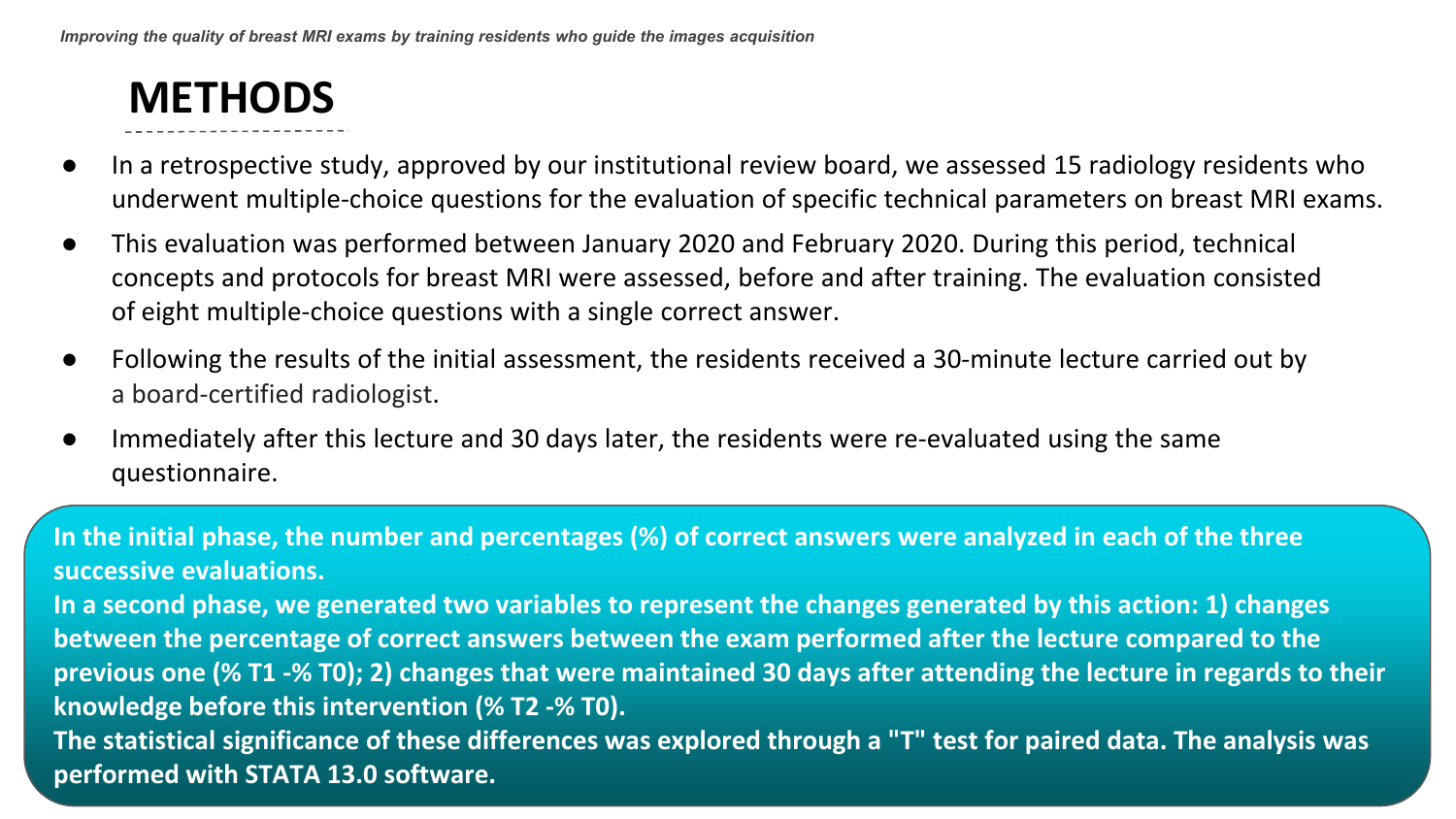### **MULTIPLE CHOICE QUESTIONNAIRE AND CORRECT ANSWERS**

During which part of the menstrual cycle is it recommended to perform breast MRI?

**Option 1**: At any point of the cycle. **Option 2:** During the first week of the cycle. **Option 3: During the second week of the cycle. Option 4:** During the last week of the cycle.



**Who are considered high-risk patients?**

**Option 1: Patients with a personal history of breast** cancer.

**Option 2: Patients with a family history.** 

**Option 3:** Patients with confirmed mutation for BRCA 1 or BRCA 2 .

**Option 4: Patients with genetic syndromes such as Li-**Fraumeni or Cowden.

**Option 5: Options 3 and 4 are correct.**



**Which sequences does the FAST protocol include?**

**Option 1: T1, T2 STIR, Silicone only and Dynamic contrast**enhanced sequence.

**Option 2:** T1, Dynamic with contrast-enhanced sequences at 1,

2, 3, 4, 5 and 6 minutes after injection.

**Option 3: T1, Dynamic with contrast-enhanced sequences at 1 and 3 minutes after injection.**

**Option 4:** T1, T2 fat sat, Dynamic with contrast-enhanced sequences at 1 and 5 minutes after injection.



**What should implants look like in T2?**

#### **Option 1**: black **Option 2:** white **Option 3: gray**

5

**Option 4:** it doesn't matter what they look like in T2, it only matters in silicone only sequence

> What should I check before injecting IV contrast?

**Option 1:** That the positioning of the patient has been correct

**Option 2:** That the fat is suppressed in the T1 prior to contrast injection

**Option 3:** That there are no artifacts due to

movements of the patient

**Option 4:** That the venous access has been checked prior to the injection

#### **Option 5: All of the above are correct**

What should I consider when positioning the patient on the coil?

**Option 1:** That the nipples are aligned **Option 2:** That there are no abdominal folds **Option 3:** No breast contact with the edge of the coil **Option 4:** That the arms are extended forward above the head

#### **Option 5: All of the above are correct**



How do I make sure that the contrast injection was accurate?

**Option 1:** Check the heart chambers **Option 2:** Check the internal mammary artery **Option 3:** Check the contrast uptake by the breast parenchyma **Option 4: All of the above are correct**

8

In a patient who is on hormone replacement therapy (HRT), how long before the MRI scan should she cease treatment?

**Option 1: 1 week before Option 2: 12 weeks before** Option 3: 6 weeks before **Option 4:** 8 weeks before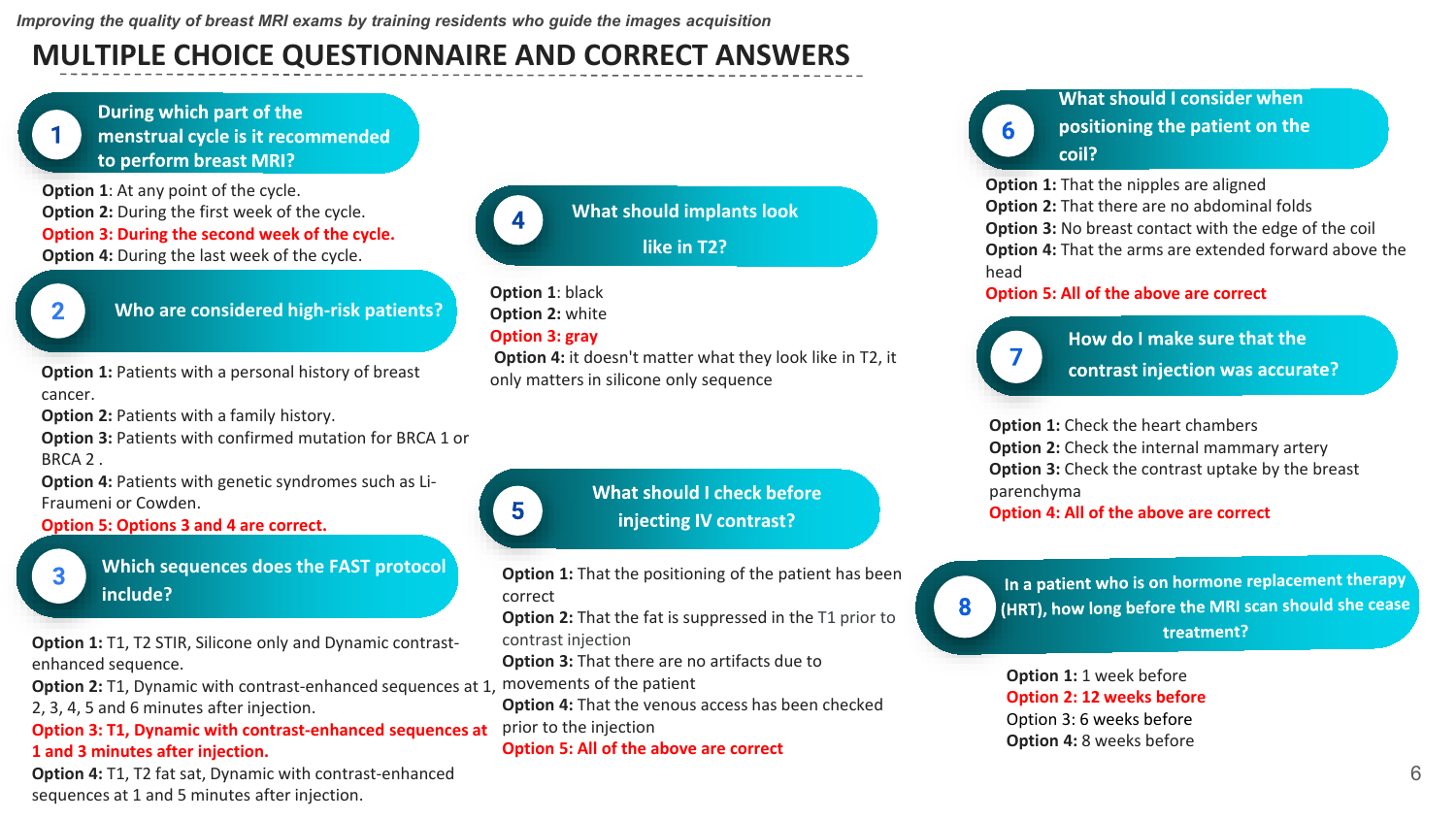### **TABLE 1: PERCENTAGES AND NUMBER OF CORRECT ANSWER IN EACH STAGE**

| <b>Questions</b><br><b>Numbers</b> | T <sub>0</sub> | T1        | T2        |
|------------------------------------|----------------|-----------|-----------|
| $\mathbf{1}$                       | 10 (66 %)      | 14 (93%)  | 14 (93%)  |
| $\overline{2}$                     | 14 (93%)       | 15 (100%) | 13 (86%)  |
| $\overline{\mathbf{3}}$            | 5 (33%)        | 15 (100%) | 11 (73%)  |
| $\overline{\mathbf{4}}$            | 4(26%)         | 15 (100%) | 14 (93%)  |
| 5                                  | 15 (100%)      | 15 (100%) | 15 (100%) |
| $\boldsymbol{6}$                   | 15(100%)       | 15 (100%) | 15 (100%) |
| $\overline{\mathbf{z}}$            | 11 (73%)       | 15 (100%) | 15 (100%) |
| 8                                  | 5(33%)         | 15 (100%) | 14 (93%)  |

**References: T0: test taken before training; T1: test taken immediately after training; T2: test taken one month after training.**

7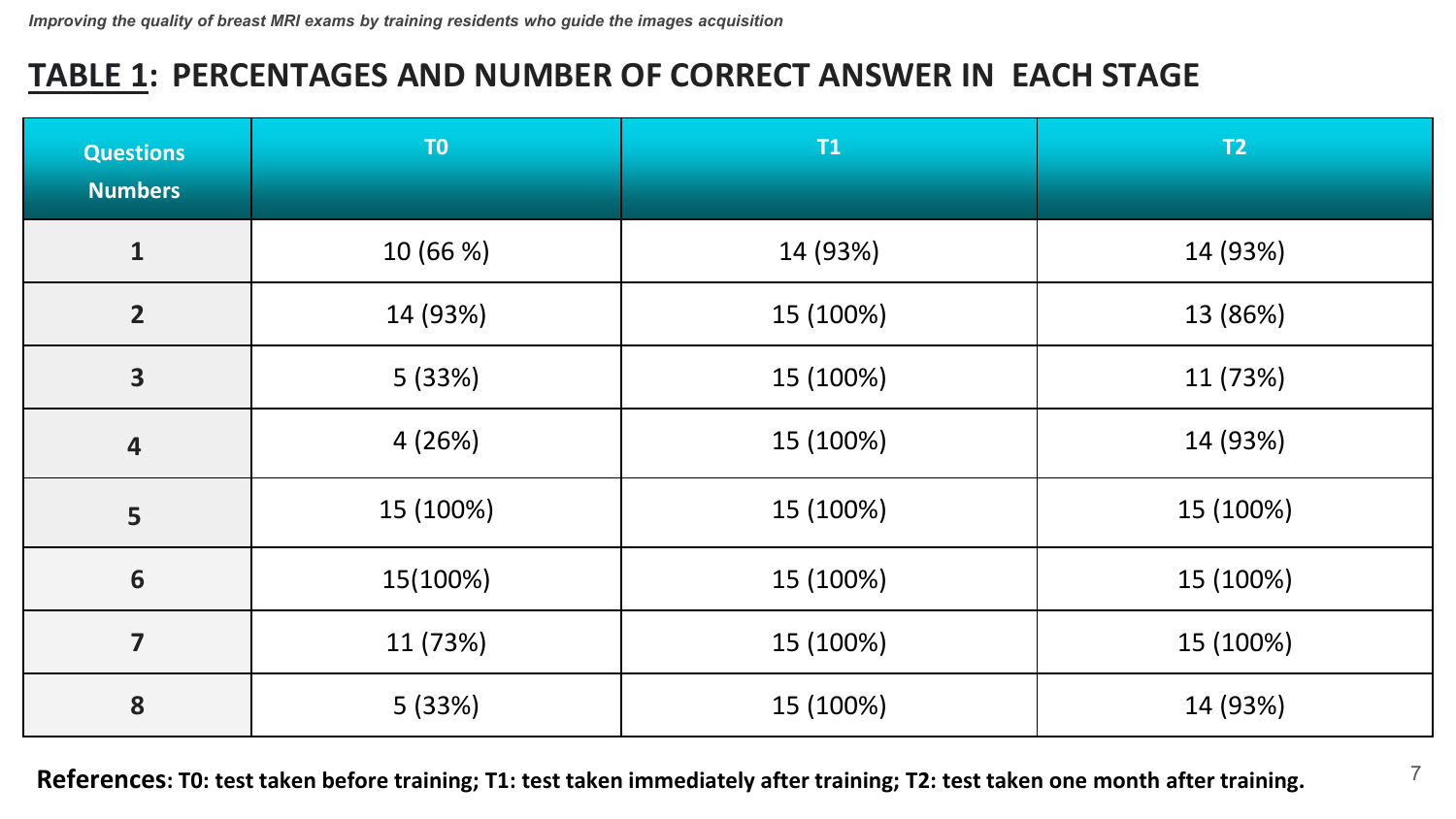### **OUTCOME**



\*Training consisted of a 30-minute core lecture by a board certified radiologist.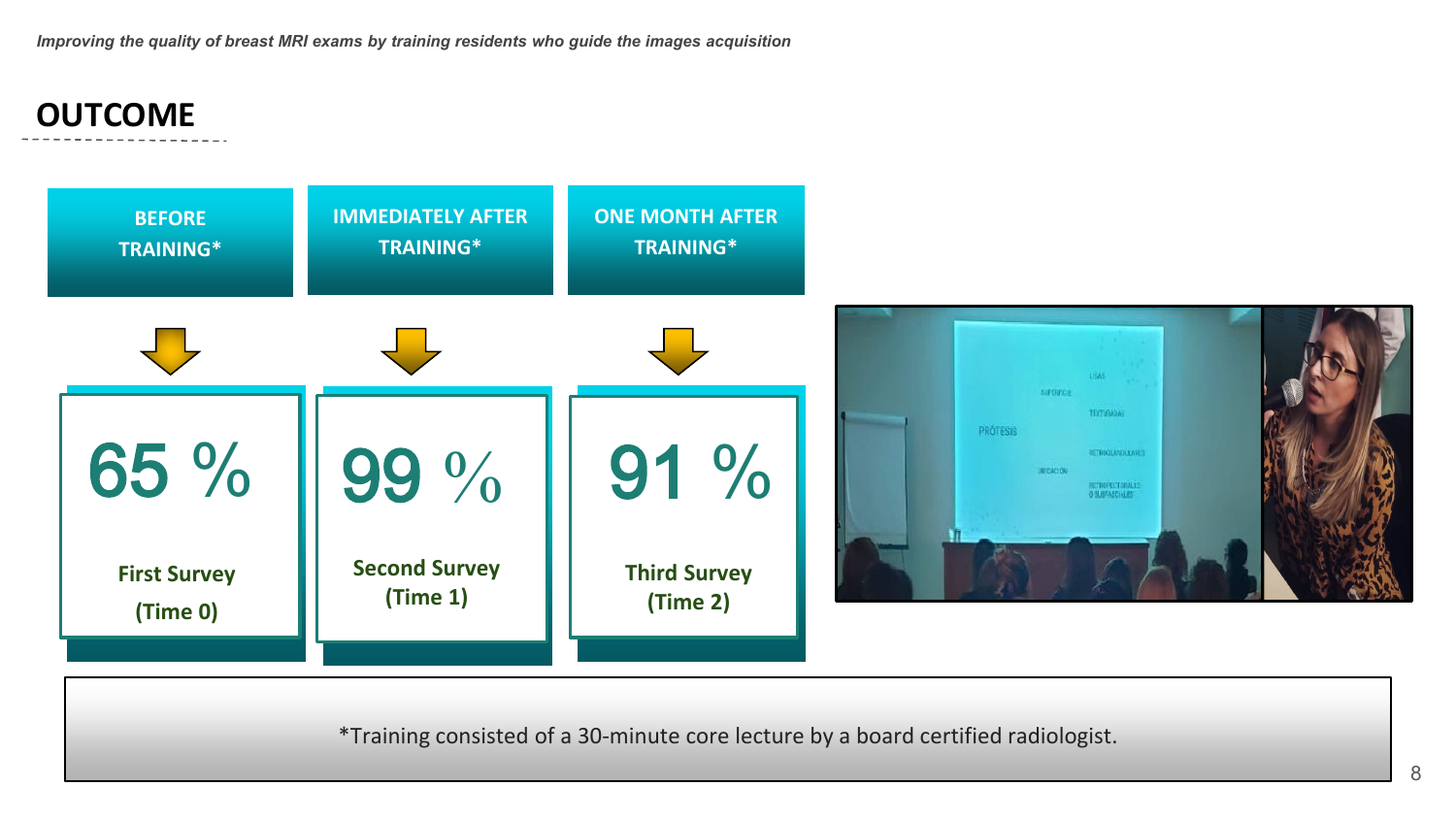### **TABLE 2: RESULT OF EACH OF THE EVALUATIONS AND PERCENTAGE OF KNOWLEDGE GAINED AFTER TRAINING.**

| Result of each of the<br>evaluations  | <b>Before training</b><br>(T0) | <b>Immediately after training</b><br>(T1)  | One month after training<br>(T2)         |
|---------------------------------------|--------------------------------|--------------------------------------------|------------------------------------------|
|                                       | 65,8 % (12,9)                  | 99,16 % (3,22)                             | 91,16 % (9,04)                           |
|                                       |                                | <b>Immediately after training</b>          | One month after training                 |
| <b>Changes from</b><br>baseline score |                                | $+33,33%$<br>(IC 95 % 26 a 40)<br>p<0,0001 | $+25,8%$<br>(IC95 % 18 a 33)<br>p<0,0001 |

**References: T0: test taken before training; T1: test taken immediately after training; T2: test taken one month after training.**